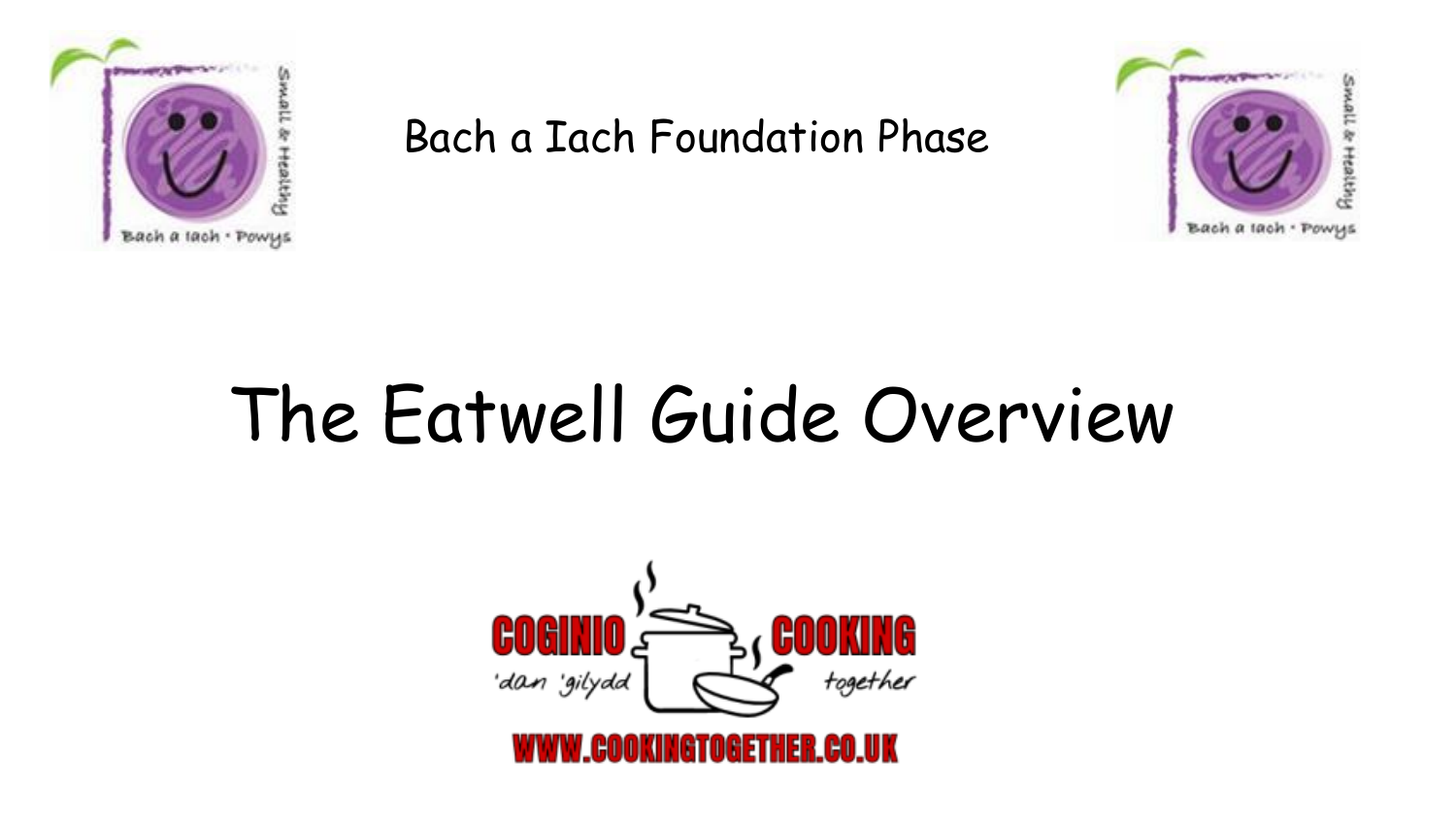

#### Suitable from 5 years Before 5 years gradually work towards this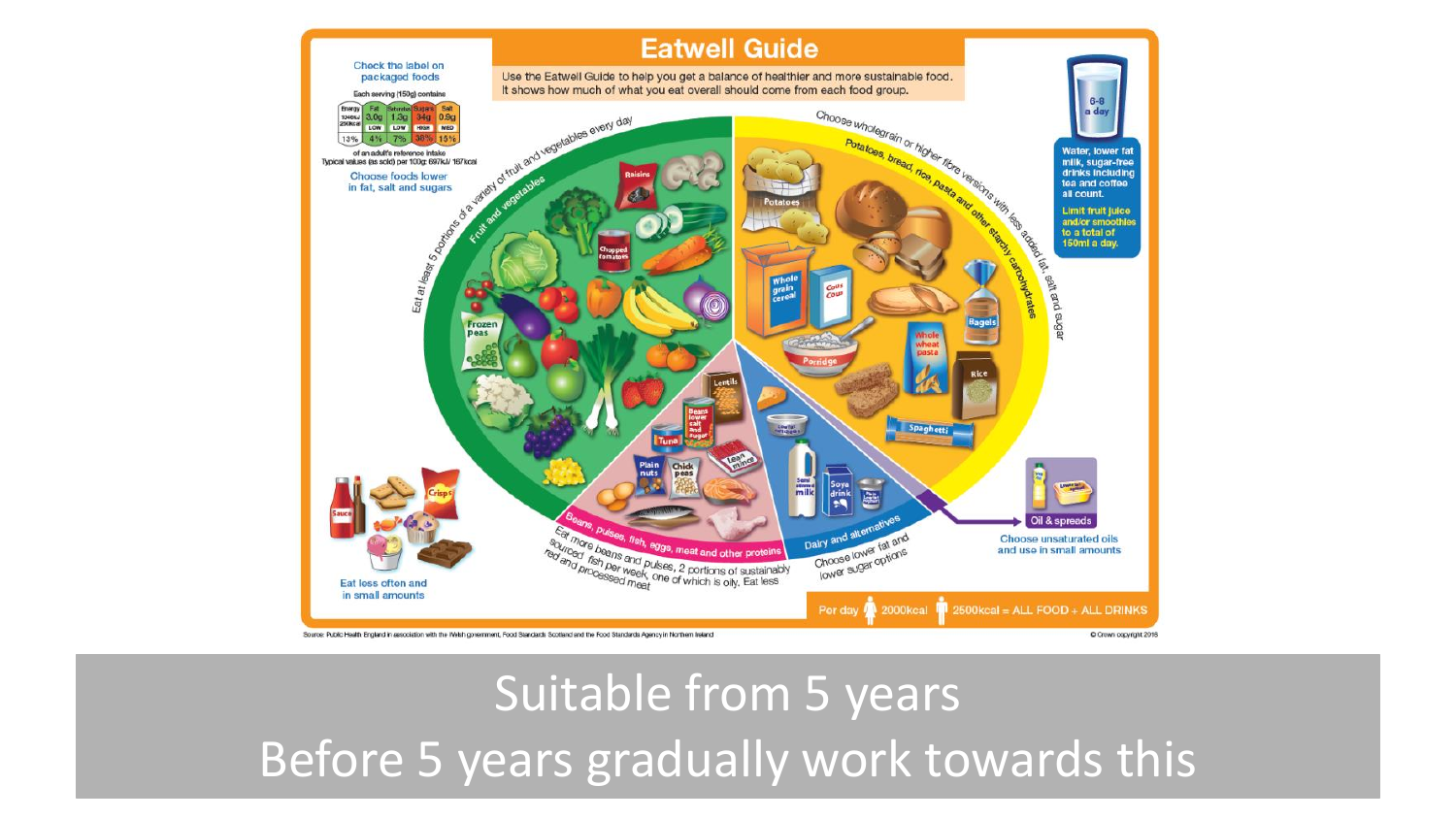### Fruit and vegetables

- At least 5 servings a day
- Fresh, frozen, tinned
- 
- At least 5 servings a day<br>• Fresh, frozen, tinned<br>• Avoid providing fruit juice and smoothies to young children<br>• Dried fruit should only be given with meals, they are not a • Dried fruit should only be given with meals, they are not a suitable snack
- KEY NUTRIENTS:
	- Vitamin C and Fibre
- IMPORTANT FOR:
	- Protecting against heart disease, stroke and cancer
	- Bowel health, cholesterol levels and weight control

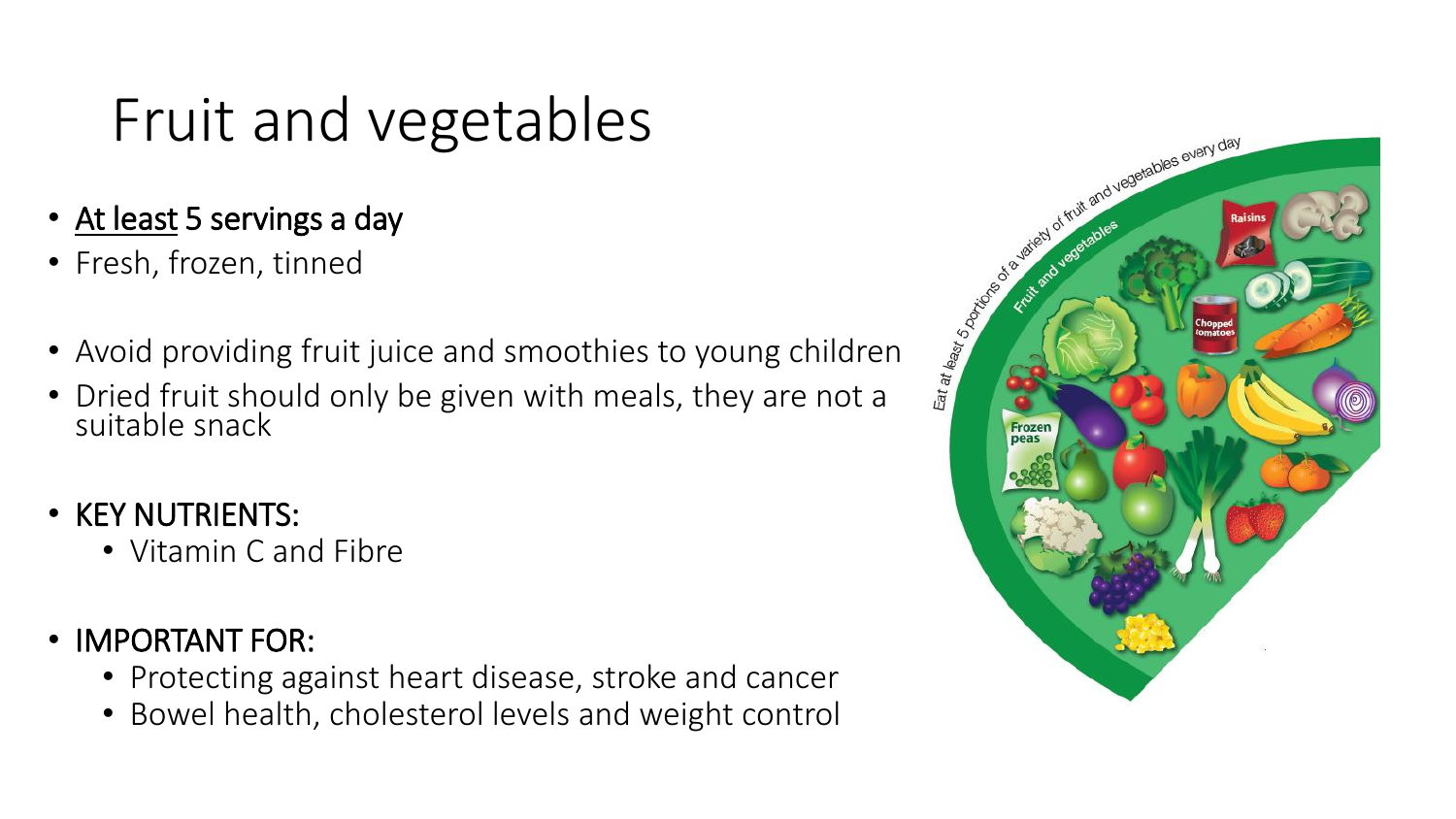## Potatoes, bread, rice, pasta and other starchy carbohydrates

- Include these at each meal
- Generally choose high fibre options
- Gradually increase quantity of high fibre options in preschool children's diets

#### • KEY NUTRIENTS

• Carbohydrate (Starch) and Fibre

#### • IMPORTANT FOR:

- Providing energy and helping control hunger levels
- Bowel health, cholesterol levels and weight control

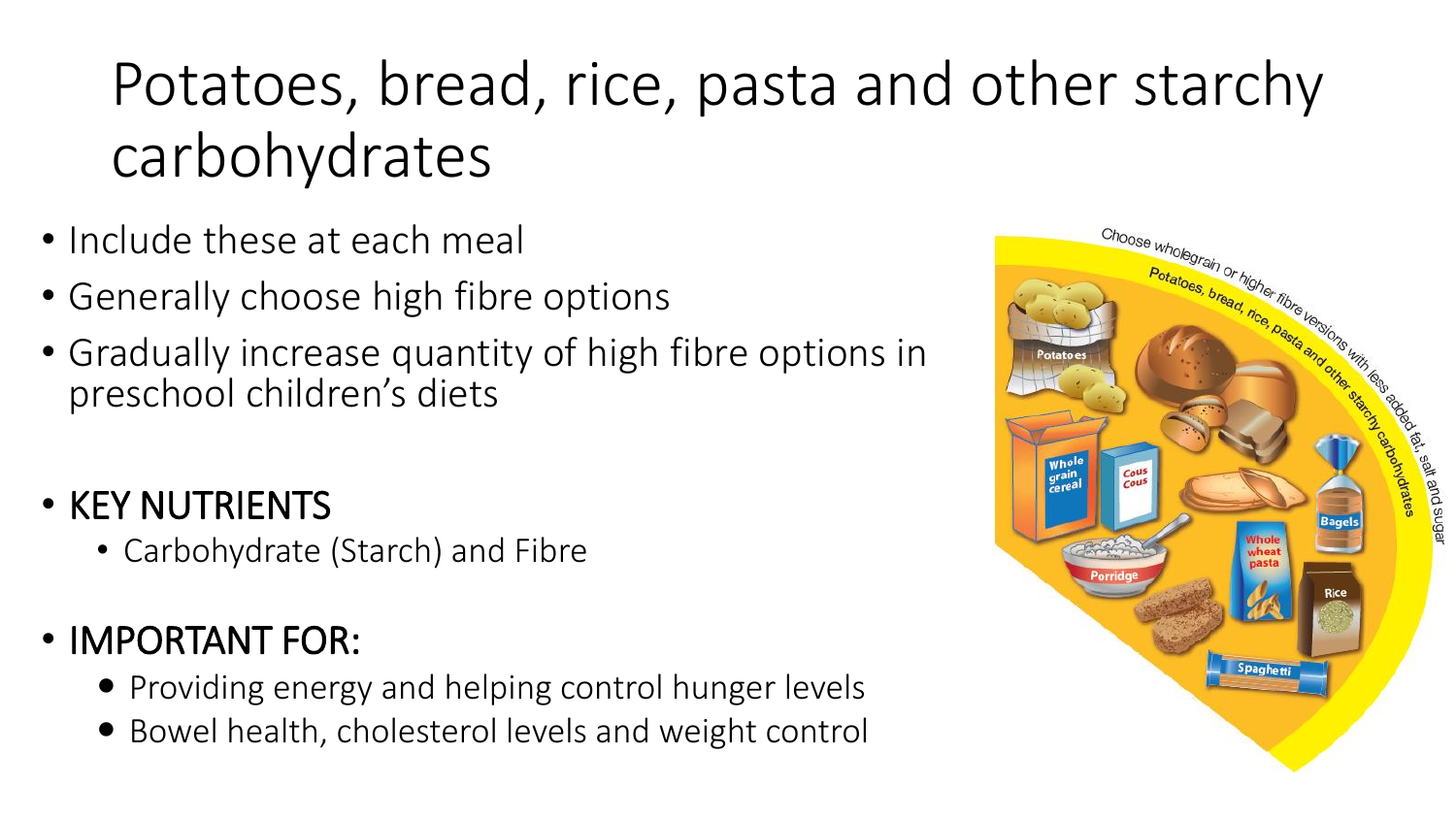## Beans, pulses, fish, eggs, meat, and other proteins

- $\bullet$  2 3 portions per day
- Limit processed meat
- Choose lean options
- KEY NUTRIENTS:
	- Protein and Iron
- IMPORTANT FOR:
	- Growth and repair
	- Blood health

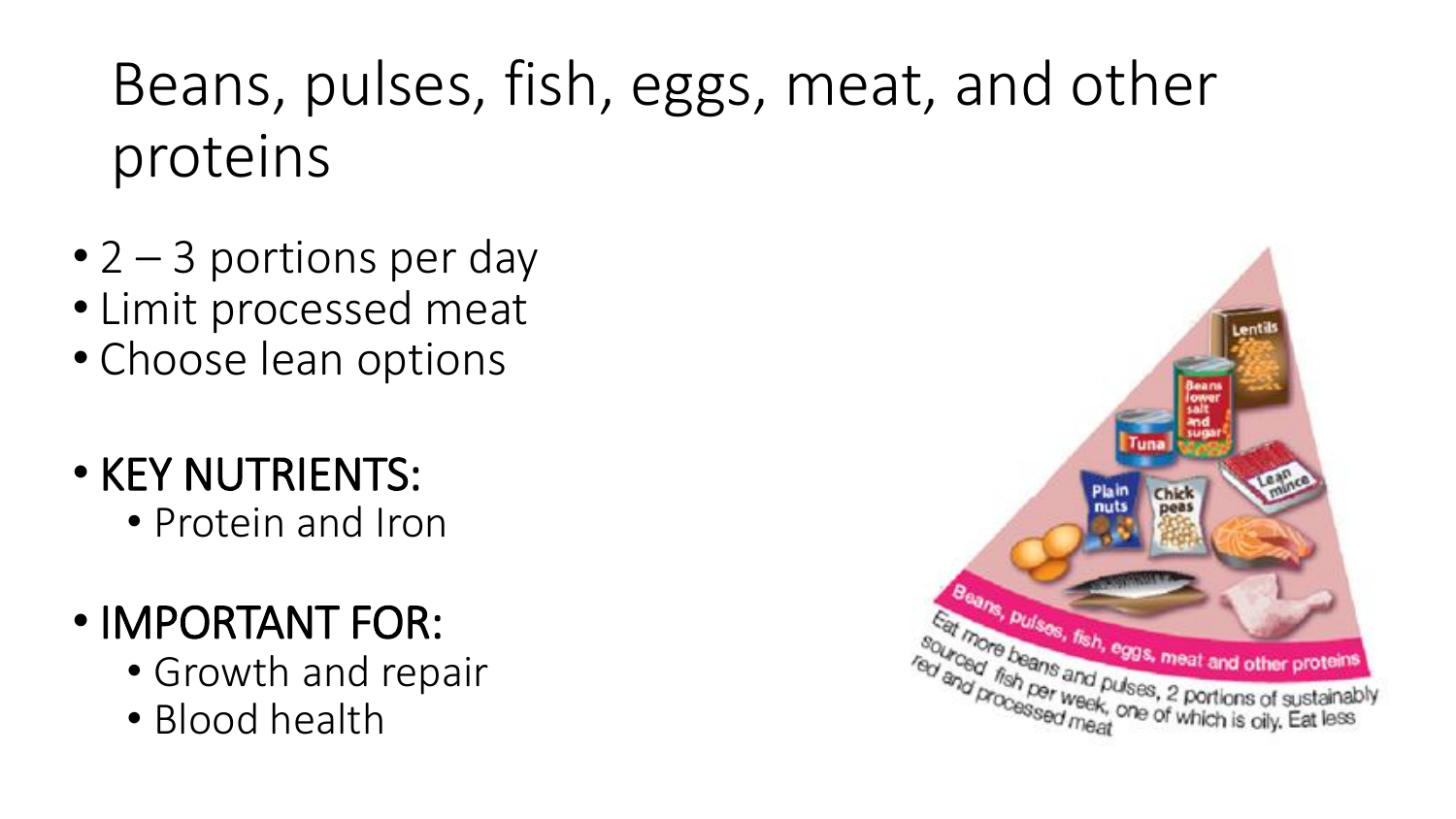### Dairy and alternatives

- 3 portions/ day
- Does NOT include: eggs, butter or cream
- Generally choose lower fat options
- Choose full fat options for pre school children
- Do not offer semi-skimmed milk before 2 years old
- Skimmed milk should not be offered before 5 years
- **KEY NUTRIENTS** 
	- Calcium and Protein
- IMPORTANT FOR:
	- Strong teeth and bones

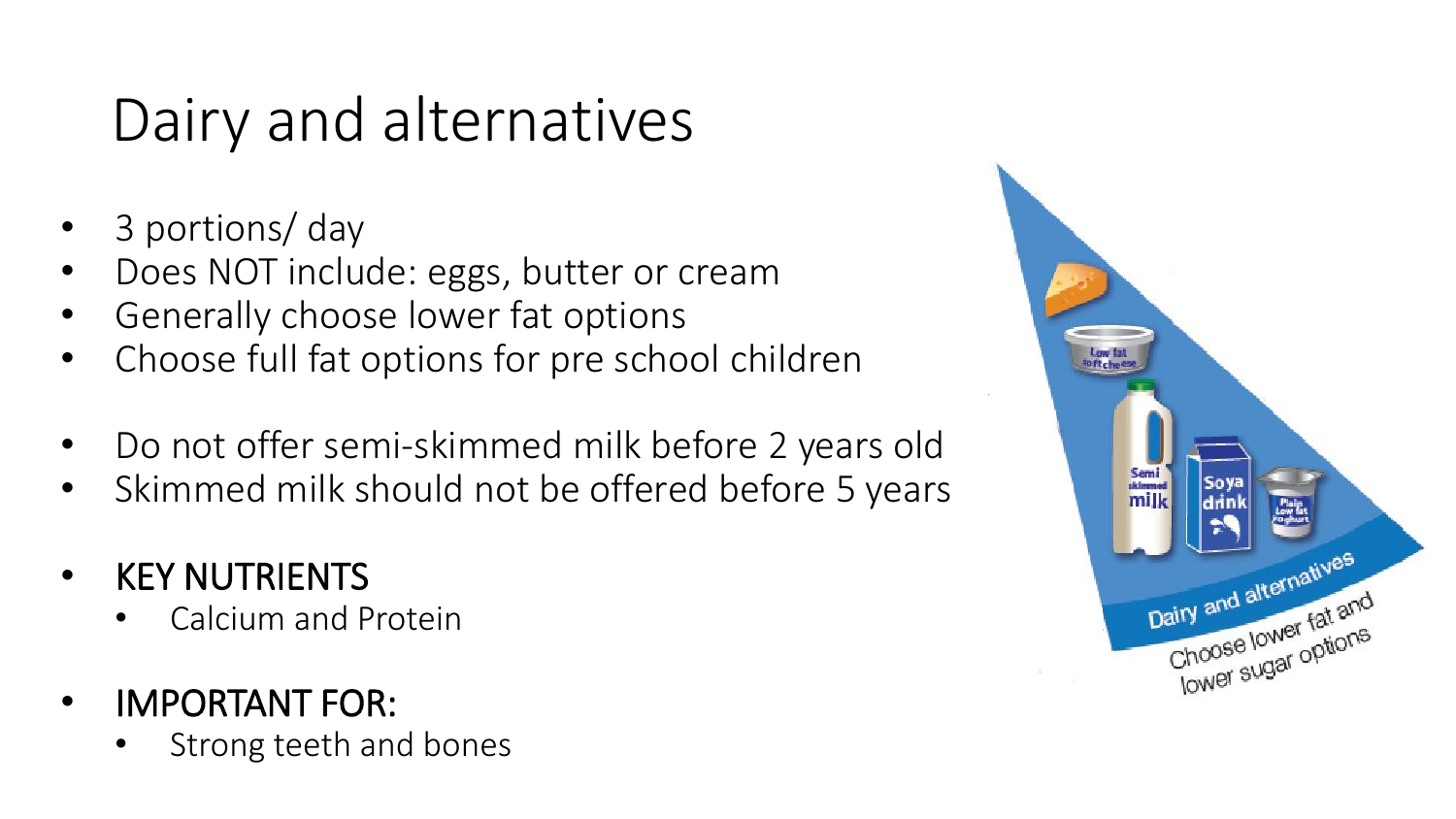### Oil & spreads

• We do need small amounts of fats... Choose unsaturated fats!

- KEY NUTRIENTS:
	- Essential fatty acids and fat soluble vitamins (A,D,E,K)



Choose unsaturated oils and use in small amounts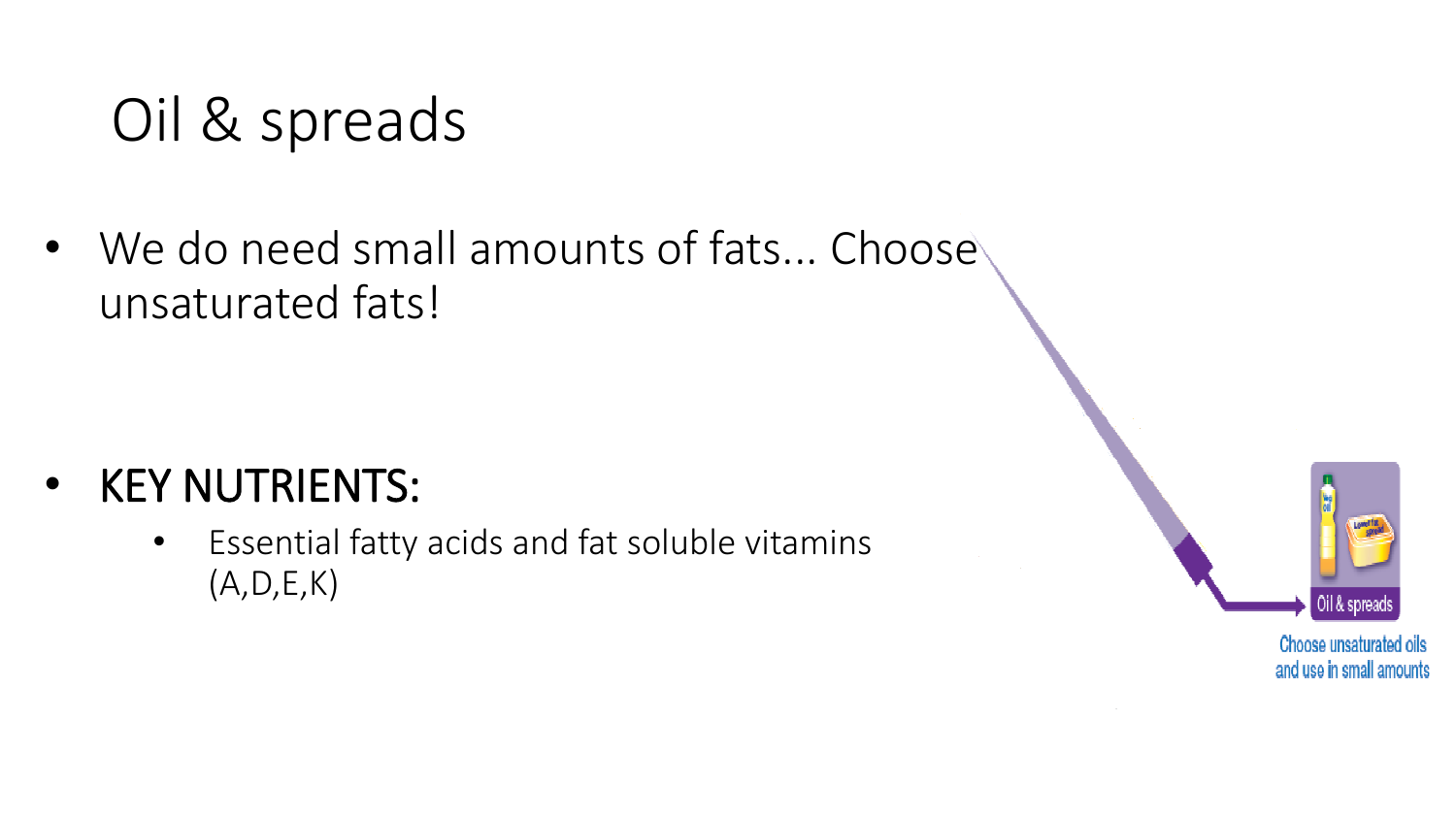#### Fluid

- Aim for 1.5-2l fluid per day Young children 1–5 years about 7–8 cups/day (cups of 100-150ml).
- Water, fruit juice, tea coffee etc all count
- Only offer water or plain milk to children as these are protective to their teeth.
- Young children are more likely to get dehydrated, especially when being active and when it's hot so may need reminding.
- Fresh drinking water must be available and accessible at all times.
- Drinks should be offered in 'free flowing' or 'lidless cups' by around one year of age.



Water, lower fat milk, sugar-free drinks including tea and coffee all count.

**Limit fruit juice** and/or smoothles to a total of 150ml a day.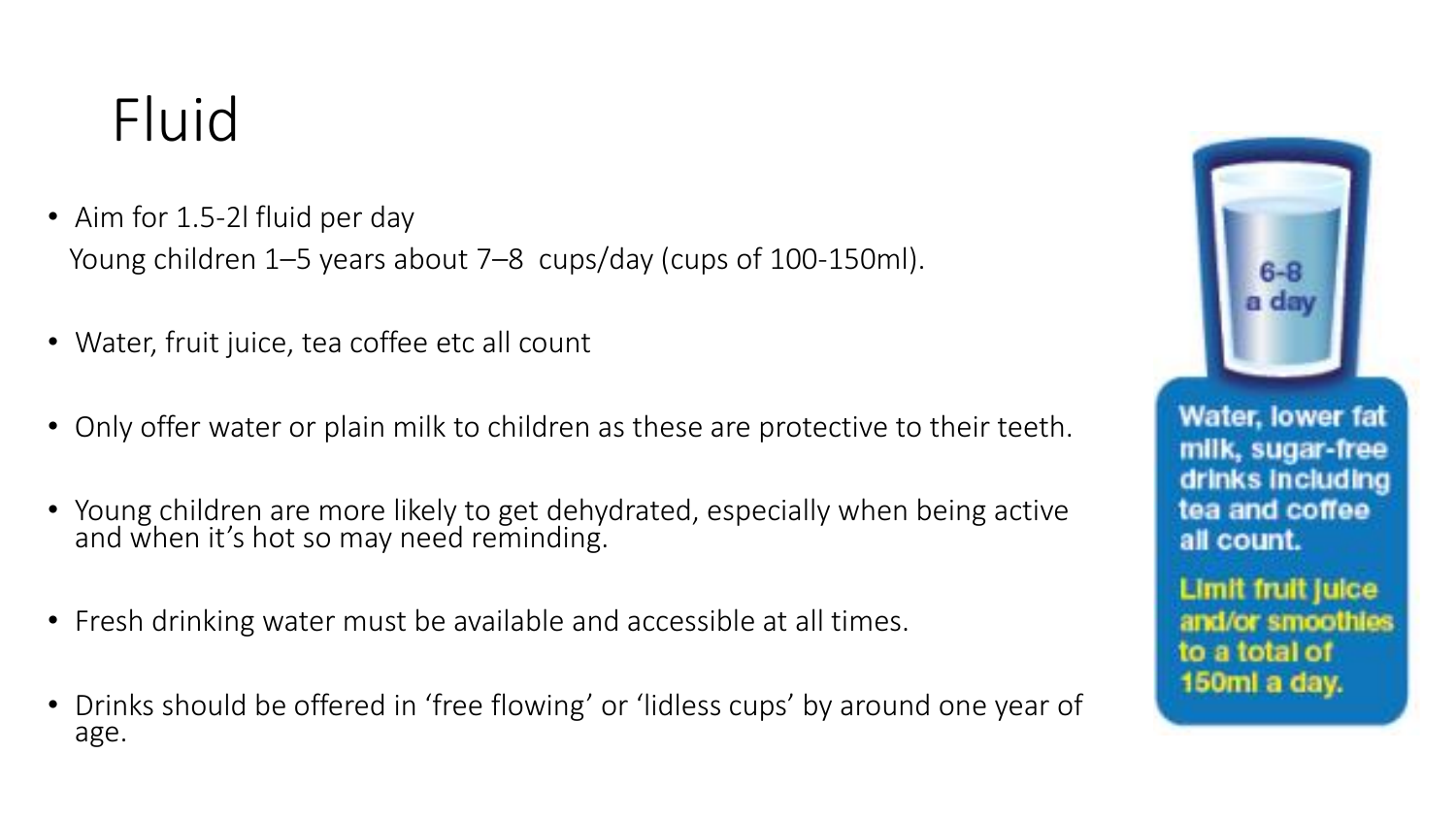### Supplements

- Everybody is recommended to take a 10μg Vitamin D supplement daily in autumn/winter months.
- The Department of Health recommends a daily dose of Vitamins A, C and D for all children between 1 and 5 years old



Check if you are eligible for Healthy Start Vouchers

• Can self refer online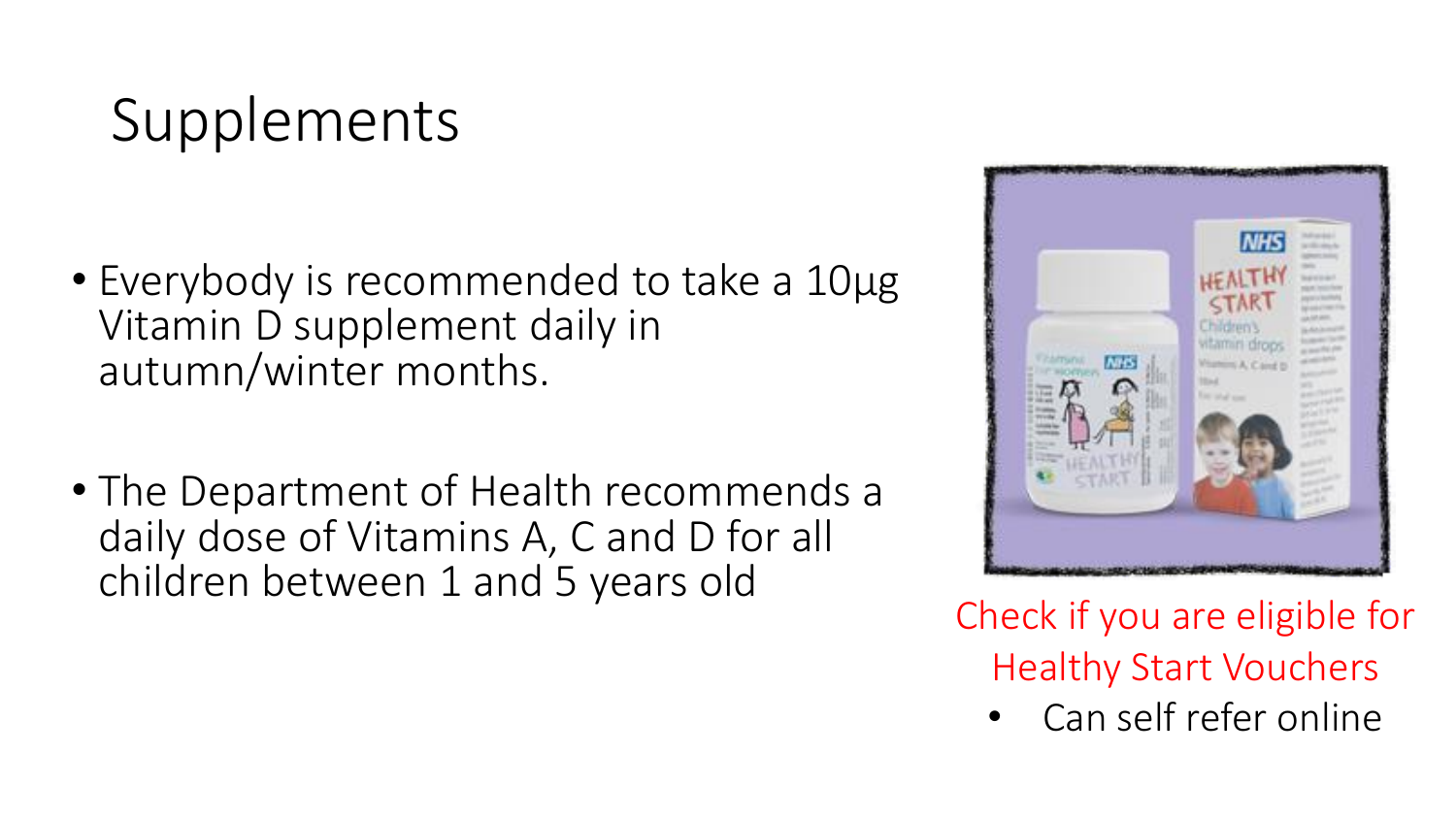#### Food and Nutrition for Childcare Settings Guidance – Best Practice guidance

Majority of content aimed at preschool settings but some meal plans for older ages





https://www.foodafactoflife.org.uk/

#### https://www.bda.uk.com/food-health/food-facts.html